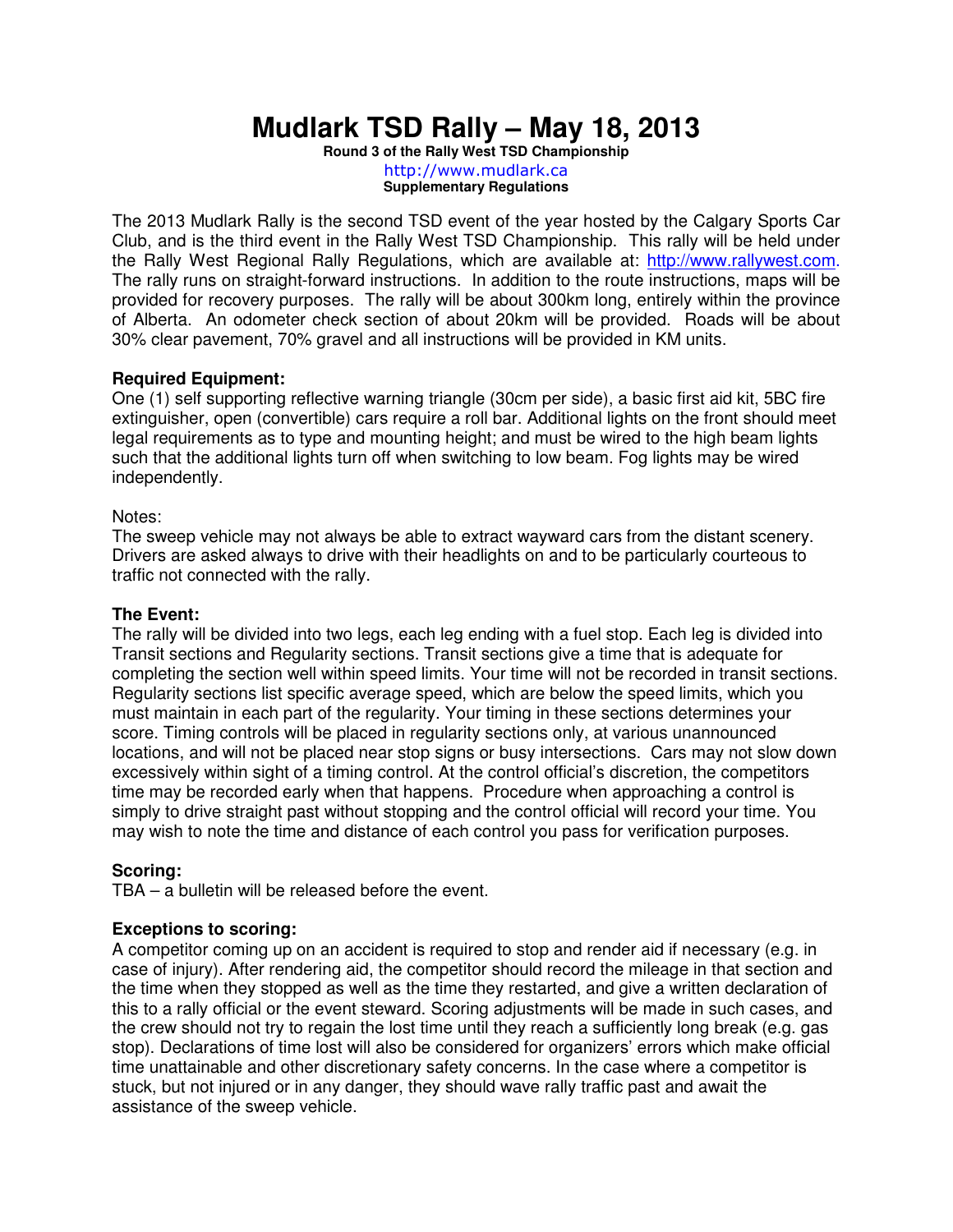### **Awards and Classes:**

Trophies will be awarded to overall position and according to the classes laid out for the Rally West TSD Championship.

Paper: No calculators, no rally tables (or cheat sheets) and no accessory odometers. Calculator: Accessory odometers, non-programmable calculating devices that are not driven by a wheel. (No GPS that display average speed). Unlimited: Unlimited equipment.

Novice: A novice crew shall be defined as one in which neither crew member has finished a total of three (3) regional NAVIGATIONAL rallies before the beginning of the current competition year, or where neither crew member has won the regional novice navigational championship.

#### **Officials of the Event:**

Organiser: John Munroe (jemunroe AT telus.net) or 403.836.0425 Registrar: John Munroe Co-Organiser: Wim van der Poel Steward: TBD Tech: TBD Scoring: Kurt Schantz Sweep: Matt Pullen Checkpointers: Needed

## **Schedule**

### **Thursday May 16, 2013**

Midnight Preliminary start order assigned.

#### **Saturday May 18, 2013**

Start: CSCC clubhouse 4215 - 80th Avenue NE Calgary, Alberta, Canada T3J 4B9

08:00 to 09:30 Registration and Tech inspection (early birds encouraged) 09:30 Driver's meeting and introduction of Officials 10:00 First car out 18:00 approx First car finish Finish Location: TBD (Calgary)